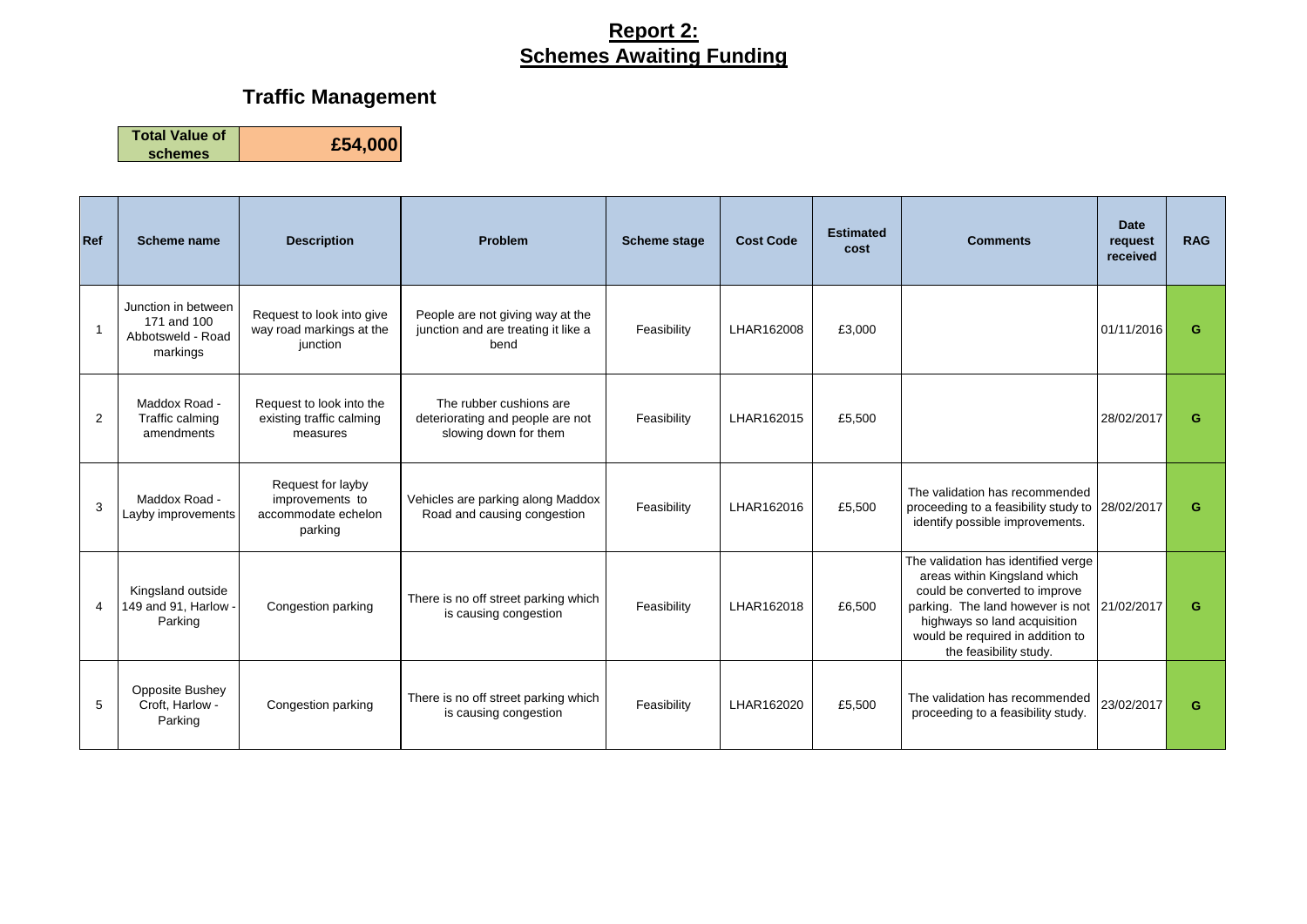# **Traffic Management**

| <b>Ref</b>     | Scheme name                                                                  | <b>Description</b>                                                                                          | Problem                                                                                                                                                                                                                        | <b>Scheme stage</b> | <b>Cost Code</b> | <b>Estimated</b><br>cost | <b>Comments</b>                                                                                                                                                                                                                                                                                                                                                                          | <b>Date</b><br>request<br>received | <b>RAG</b> |
|----------------|------------------------------------------------------------------------------|-------------------------------------------------------------------------------------------------------------|--------------------------------------------------------------------------------------------------------------------------------------------------------------------------------------------------------------------------------|---------------------|------------------|--------------------------|------------------------------------------------------------------------------------------------------------------------------------------------------------------------------------------------------------------------------------------------------------------------------------------------------------------------------------------------------------------------------------------|------------------------------------|------------|
| 6              | <b>Water Gardens</b><br>junction with Third<br>Avenue - Feasibility<br>study | Feasibility to look at<br>improving the exit from the<br>Water Gardens for traffic<br>wanting to turn right | Vehicles wanting to turn right need<br>to turn left and go to the Leisure<br>Zone roundabout to come back on<br>themselves but are finding the route<br>blocked by traffic queuing in the<br>right lane to go up Second Avenue | Feasibility         | LHAR172007       | £6,500                   | The validation has been<br>completed and has recommended<br>proceeding to a feasibility study to<br>look at options.                                                                                                                                                                                                                                                                     | 05/06/2017                         | G          |
| $\overline{7}$ | Paringdon Road and<br>Ployters Road -<br>Traffic calming<br>review           | Request to review existing<br>traffic calming for possible<br>amendments                                    | The existing features were installed<br>a number of years ago but it is felt<br>that they are no longer appropriate<br>for the roads and need their<br>effectiveness to be re-evaluated                                        | Validation          | LHAR172012       | <b>TBC</b>               | Surveys have been ordered to<br>assess the current speeds.                                                                                                                                                                                                                                                                                                                               | 01/04/2018                         | v          |
| 8              | Velizy Avenue bus<br>lane                                                    | Request to look at private<br>hire vehicles using the bus<br>lane                                           | Alternative route adding to much<br>time to taxi journeys                                                                                                                                                                      | Total scheme        | LHAR172010       | <b>TBC</b>               | The validation has identified that<br>subject to consultation it would be<br>viable to allow taxis to use the bus<br>lane. There are however plans for<br>the bus services in Harlow to be<br>increased which would have a<br>significant impact on the usage of<br>this junction. It is therefore<br>recommended waiting until the<br>situation with the buses has been<br>established. | 29/11/2017                         | R          |
| 9              | Church Langley<br>junction with A414 -<br>Bus lane removal                   | Request to look at possibly<br>removing the bus lanes to<br>help improve access into<br>Church Langley      | Congestion problems caused by<br>queuing traffic preventing vehicles<br>from getting in and out of Church<br>Langley                                                                                                           | Total scheme        | I HAR172011      | <b>TBC</b>               | The validation has identified that<br>from an engineering perspective it<br>would be viable to remove the<br>southbound bus lane. Modelling<br>work will need to be undertaken<br>but will not be an LHP scheme<br>going forward.                                                                                                                                                        | 26/01/2018                         | R          |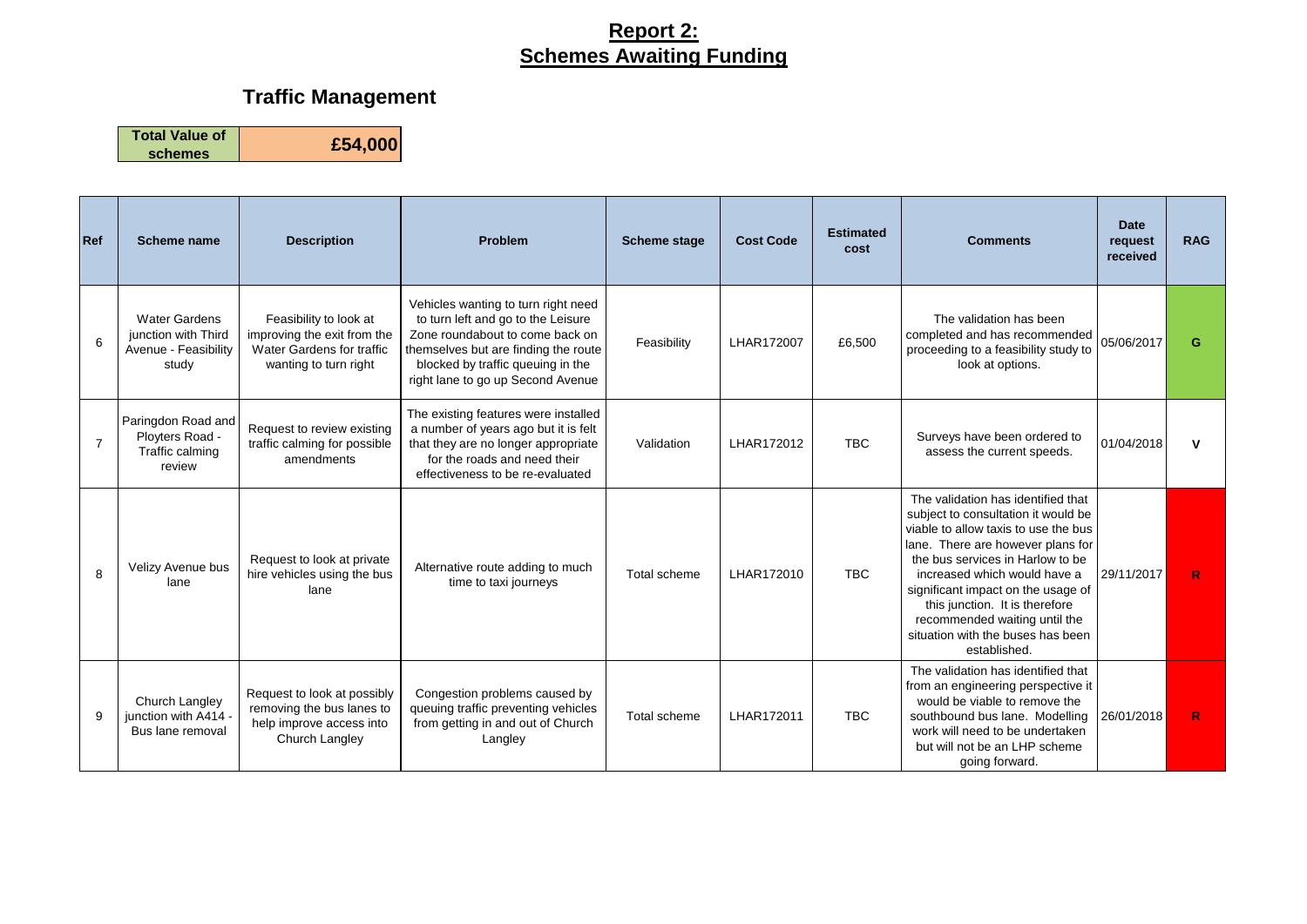# **Traffic Management**

| <b>Ref</b> | <b>Scheme name</b>                                   | <b>Description</b>                                                                                                                                     | <b>Problem</b>                                                                                          | <b>Scheme stage</b> | <b>Cost Code</b> | <b>Estimated</b><br>cost | <b>Comments</b>                                                                                                                                                    | <b>Date</b><br>request<br>received | <b>RAG</b> |
|------------|------------------------------------------------------|--------------------------------------------------------------------------------------------------------------------------------------------------------|---------------------------------------------------------------------------------------------------------|---------------------|------------------|--------------------------|--------------------------------------------------------------------------------------------------------------------------------------------------------------------|------------------------------------|------------|
| 10         | Waterhouse Moor -<br>Parking<br>improvements         | Request to consider<br>amending off road land for<br>parking spaces in the vicinity<br>of Waterhouse Towers                                            | The way that vehicles are parking is<br>causing problems                                                | Feasibility         | LHAR172013       | £5,500                   | The validation has identified that it<br>would be feasible to look at<br>converting the grassed area to<br>enable vehicles to be moved from<br>the dangerous bend. | 01/04/2017                         | G          |
| 11         | Willowfield - Layby<br>improvement                   | Feasibility study to look at<br>either widening the existing<br>layby to better facilitate<br>echelon parking or look to<br>introduce a one way system | The current parking arrangement<br>does not allow for two way traffic                                   | Feasibility         | LHAR162010       | £6,500                   |                                                                                                                                                                    | 08/12/2016                         | G.         |
| 12         | Potter Street -<br>Review of existing<br>20mph zone  | Request to look into the<br>existing 20mph zone and<br>improving existing traffic<br>calming measures                                                  | Existing traffic calming features are<br>not reducing speeds                                            | Feasibility         | LHAR162014       | £5.500                   |                                                                                                                                                                    | 01/02/2017                         | G.         |
| 13         | London Road jct with<br>Church Langley Way<br>review | Request to review the<br>arrangement at the junction                                                                                                   | Minor shunts where vehicles don't<br>acknowledge the junction                                           | Design              | LHAR182004       | £4.000                   | The validation has identified that a<br>design can be progressed for<br>improving the surface and the<br>lining at this location                                   | 17/08/2018                         | G          |
| 14         | Churchgate Street -<br>20mph limit                   | Request for a 20mph speed<br>limit and HGV ban                                                                                                         | Residents are concerned about the<br>speed of traffic and the type of<br>usage through the old streets. | Validation          | LHAR182003       | <b>TBC</b>               | The speed and volume surveys<br>have been completed and now<br>awaiting the conclusion of the<br>validation.                                                       | 01/04/2018                         | ν          |
| 15         | Hare Street Springs<br>Traffic management            | Request to look at improving<br>the existing traffic calming<br>arrangement                                                                            | The existing feature is now dated<br>and needs maintenance or updating                                  | Validation          | LHAR182005       | <b>TBC</b>               | The speed surveys do not indicate<br>a generic speeding problem. Now<br>awaiting the completion of the<br>formal validation.                                       | 01/06/2018                         | v          |